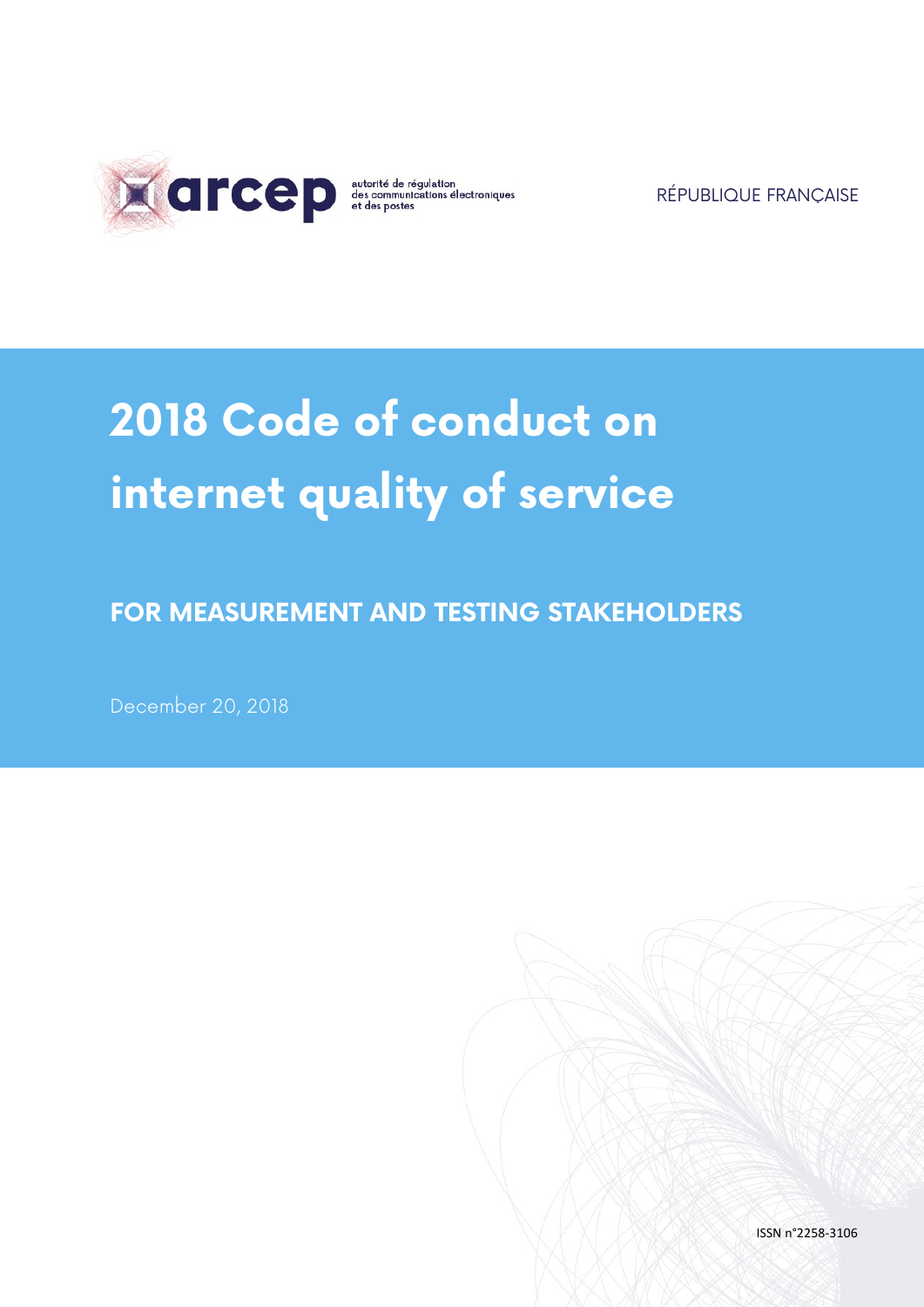# **2018 Code of conduct on internet quality of service For measurement and testing stakeholders**

The Code of conduct is intended for stakeholders that perform tests whose purpose is to determine internet quality of service or quality of experience.

This document is the 2018 version of the Code of conduct. It was produced by Arcep based on input from measurement producers, web testers, ISPs, consumer protection organisations and academics, with whom Arcep consulted during multilateral and bilateral meetings over the course of 2018. **This inaugural version will evolve over time** to strengthen the criteria listed, but also to complete them with elements that apply to other areas.

The Code of conduct defines a set of best practices whose purpose is to increase the transparency and quality of the measurements taken, and of the resulting publications. It is meant to act as a guide for stakeholders, but has no normative powers. It is divided into two main parts: Part 1 sets out best practices for the test protocols used to perform measurements, while Part 2 details best practices for the subsequent presentation of findings ("aggregate publications"). **Each part describes the methods that make it possible to guarantee both the transparency of the choices made** – so that any third party will be able to analyse the results produced by the tool – **and the robustness of the practices employed** – i.e. that they are reliable, representative and guarantee that the findings can be compared. These best practices for ensuring the method's robustness seek to avoid debatable practices, while keeping the field open enough to welcome innovation and diversity. As mentioned earlier, these practices will be fleshed out in future versions of the Code of conduct, as the ecosystem becomes more experienced and with the deployment of an "access ID card" API in the main ISPs' boxes. **The measurement tools wanting to declare their commitment to complying with the Code of conduct are asked to employ the following declaration of commitment**:

*"For the design of [name of tool]'s test protocols and/or the aggregate publication of the resulting measurements, [Company name] refers to the 2018 Code of Conduct established by Arcep in concert with the ecosystem's stakeholders".*

Any party who uses the "Arcep" brand without the permission of the French Electronic Communications and Postal Regulatory Authority may expose themselves to civil liability claims.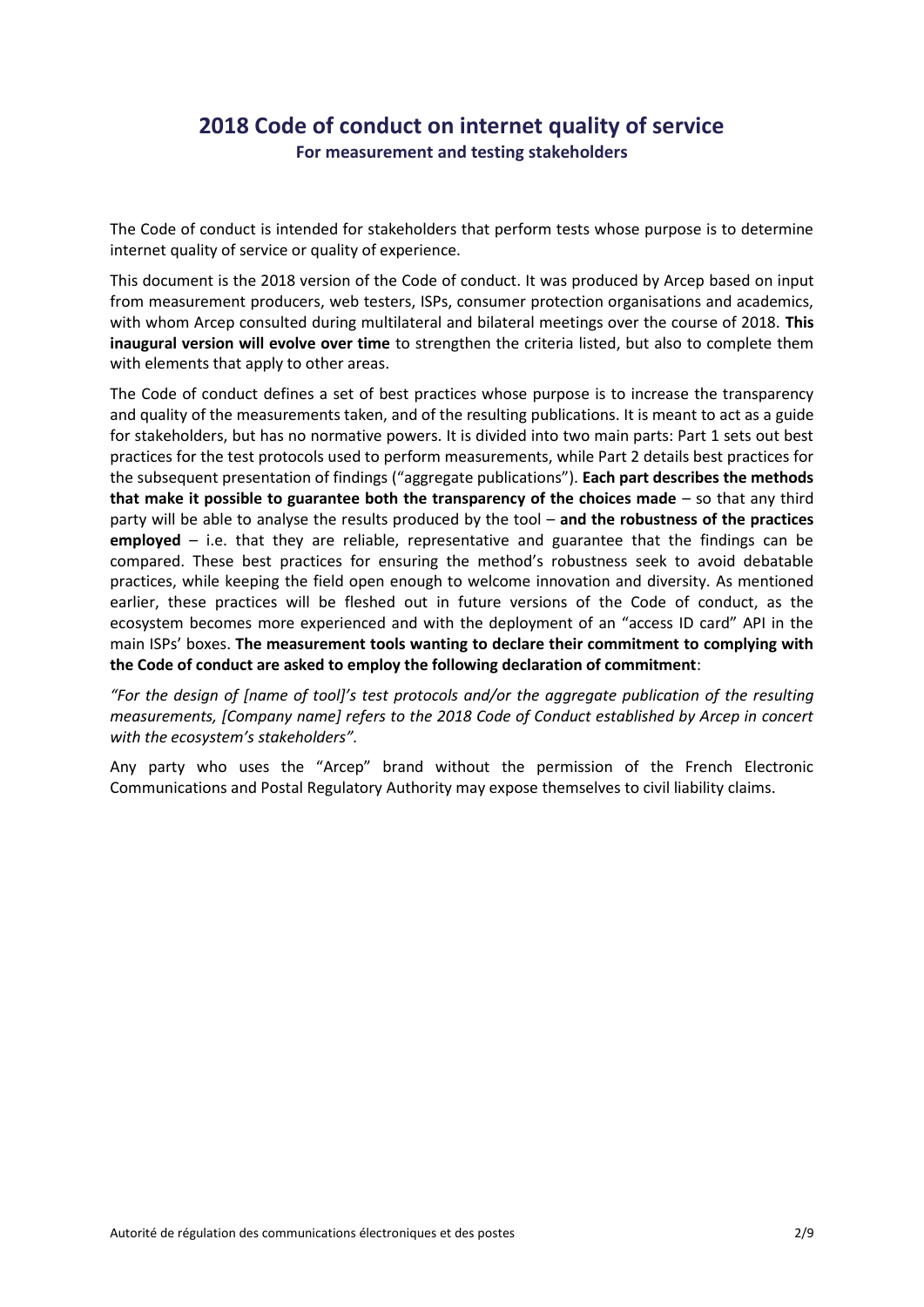## **1 Test protocols**

## **1.1 Testing methodologies**

Transparency over methodological choices is vital to ensuring that any third party can analyse the findings delivered by the tool. **The methodologies used to measure upload and download bitrates, latency, web page load times and video streaming indicators are considered transparent if the characteristics listed in the second column of tables 1, 2, 3 and 4 below are made public.** These characteristics could be streamlined in future versions of the Code of conduct. And new indicators could be added.

If most of the choices made are worthwhile, some existing practices are questionable, and warrant being modified. **Rules that guarantee a basic level of robustness for the methodologies used to measure upload and download bitrates, latency, web page load times and video streaming**  indicators are listed in the third column of tables 1, 2, 3 and 4. They will be expanded in forthcoming versions of the Code of conduct. New indicators may also be added.

| <b>PARAMETERS</b>                                        | <b>TRANSPARENCY CRITERIA</b>                                                                                                                             | <b>ROBUSTNESS CRITERIA</b>                      |
|----------------------------------------------------------|----------------------------------------------------------------------------------------------------------------------------------------------------------|-------------------------------------------------|
| <b>Measurement protocols</b>                             | TCP only, UDP only, HTTP/1.1, HTTP/2 or HTTP/3<br>Example: HTTP/1.1                                                                                      |                                                 |
| <b>Ports</b>                                             | TCP or UDP port numbers<br><b>Example:</b> about 50% on port 80, 25% on port 443, 25% on<br>port 8080                                                    |                                                 |
| <b>Number of threads (possible</b><br>number of threads) | Single thread or multithread (give number of threads)<br><b>Example:</b> about 30% on 2 threads; 20% on 8 threads;<br>50% on 16 threads                  |                                                 |
| Test length or volume of<br>downloaded data              | Expressed in Mb or second<br><b>Example:</b> stops once one of the two thresholds has been<br>reached: 10 seconds or 500 Mb                              | Test length > 7 seconds or<br>volume $> 100$ Mo |
| <b>Stream encryption</b>                                 | Unencrypted, TLS 1.0, TLS 1.2, TLS 1.3<br><b>Example:</b> about 50% of unencrypted tests, 50% of TLS 1.2<br>tests                                        |                                                 |
| Internet protocol during the<br>test                     | IPv4 or/and IPv6<br><b>Example:</b> about 50% on IPv4, 50% on IPv6 (systematically<br>if available end-to-end)                                           |                                                 |
| <b>Removal of the slow start</b>                         | Indicate whether the bitrate indicator is calculated after a<br>certain amount of time<br><b>Example:</b> Exclusion of the first two seconds of the test |                                                 |
| <b>Explanation of displayed</b><br>indicators            | Give the specific formula<br>Example: 90 <sup>th</sup> percentile bitrate on the last 10 seconds of<br>the test                                          |                                                 |

#### **Table 1: upload and download bitrates**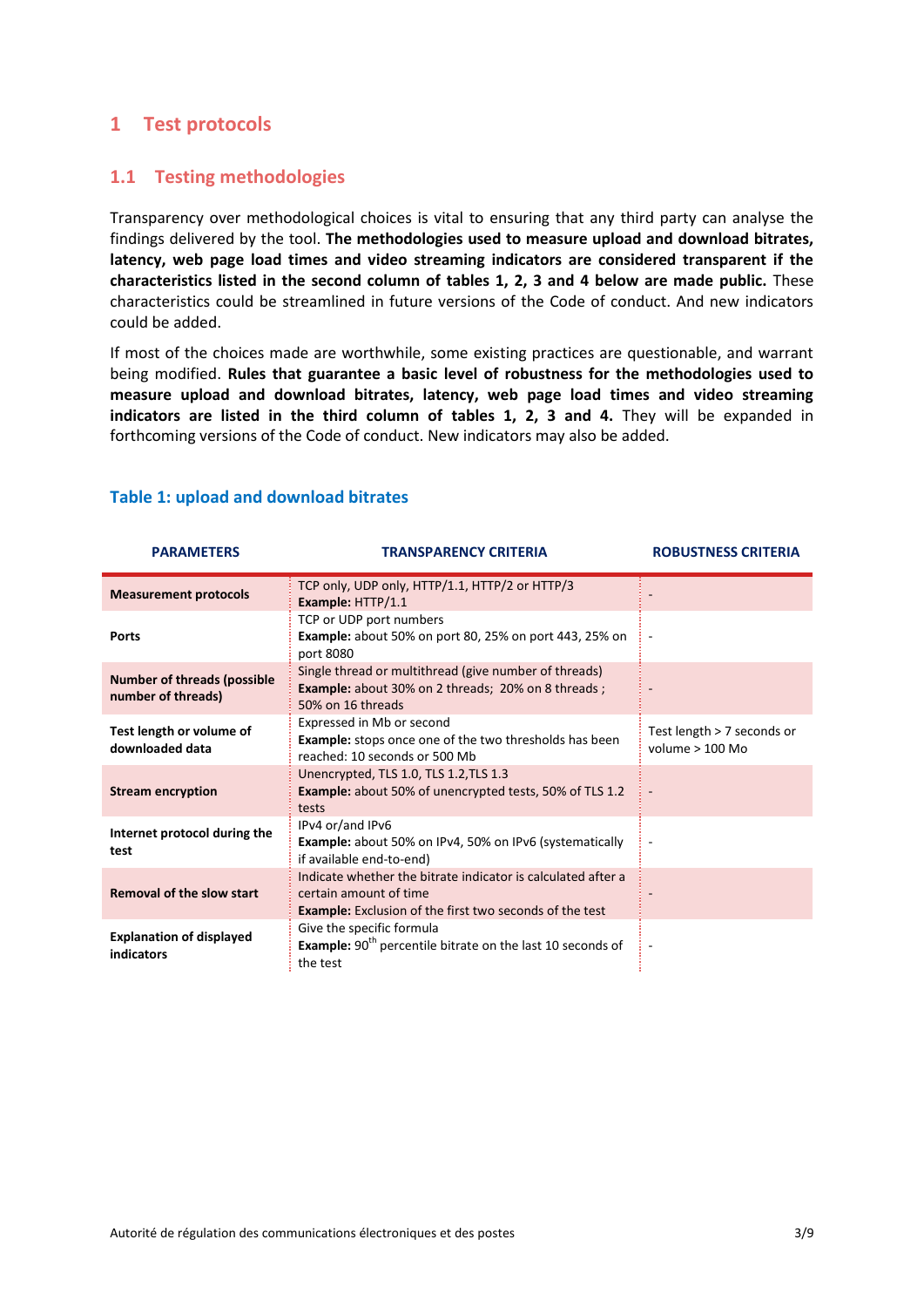## **Table 2: latency**

| <b>PARAMETERS</b>                                    | <b>TRANSPARENCY CRITERIA</b>                                                                                      | <b>ROBUSTNESS CRITERIA</b>                |
|------------------------------------------------------|-------------------------------------------------------------------------------------------------------------------|-------------------------------------------|
| <b>Measurement protocols</b>                         | ICMP, TCP only, UDP only, HTTP/1.1, HTTP/2 or HTTP/3<br>Example: HTTP/1.1                                         | Do not use ICMP to<br>measure latency     |
| <b>Ports</b>                                         | TCP or UDP port numbers<br><b>Example: port 80</b>                                                                | $\overline{\phantom{a}}$                  |
| <b>Number of samples</b>                             | Number of tests<br><b>Example: 20 tests</b>                                                                       | Number of samples at<br>least equal to 10 |
| Time out                                             | Duration in seconds<br>Example: 1 second                                                                          |                                           |
| <b>Stream encryption</b>                             | Unencrypted, TLS 1.0, TLS 1.2, TLS 1.3<br><b>Example:</b> about 50% of unencrypted tests, 50% of TLS<br>1.2 tests |                                           |
| Internet protocol during the test                    | IPv4 or/and IPv6<br>Example: about 50% on IPv4, 50% on IPv6<br>(systematically if available end-to-end)           | $\overline{\phantom{a}}$                  |
| <b>Explanation of displayed</b><br><b>indicators</b> | Give the specific formula<br><b>Example:</b> Minimum latency among the 20 tests                                   |                                           |

## **Table 3: web browsing**

| <b>PARAMETERS</b>                             | <b>TRANSPARENCY CRITERIA</b>                                                                                                                                                  | <b>ROBUSTNESS CRITERIA</b>          |
|-----------------------------------------------|-------------------------------------------------------------------------------------------------------------------------------------------------------------------------------|-------------------------------------|
| Number and selection of<br>tested sites       | List of websites or method of selecting websites at each<br>iteration<br><b>Example:</b> 5 websites randomly selected from the top 100<br>most visited sites on Alexa ranking | Do not use operators'<br>websites   |
| Time out                                      | Duration in seconds or no time out<br><b>Example: 15 seconds</b>                                                                                                              | Time out is less than 30<br>seconds |
| <b>Cache status</b>                           | Empty cache or as is as<br><b>Example:</b> the cache is emptied after each website visit                                                                                      |                                     |
| <b>Explanation of displayed</b><br>indicators | Describe the indicator(s)<br><b>Example:</b> time to load all the web page's elements except<br>advertisements.                                                               | ٠                                   |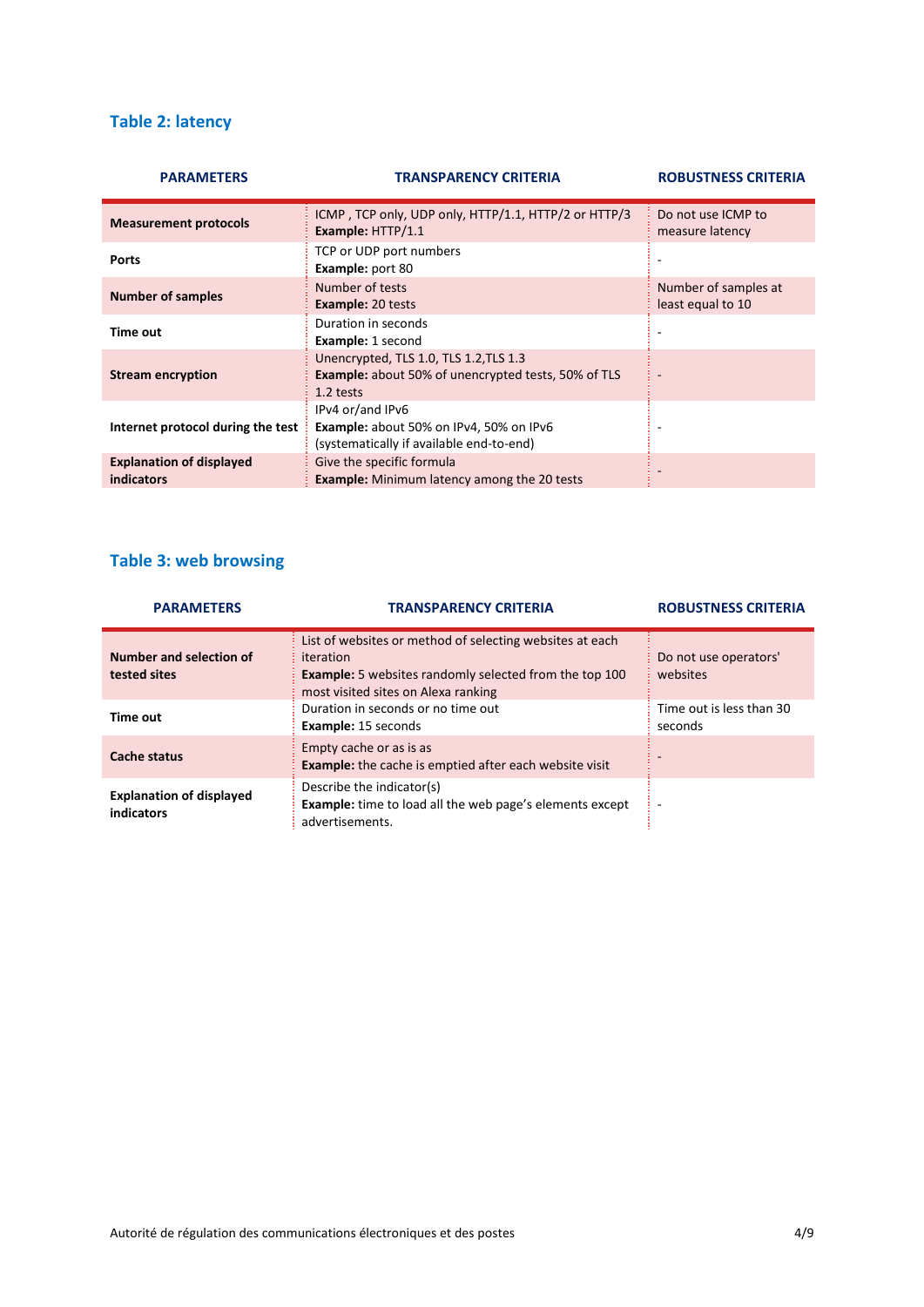# **Table 4: video streaming**

| <b>PARAMETERS</b>                             | <b>TRANSPARENCY CRITERIA</b>                                                                                                                                                                       | <b>ROBUSTNESS CRITERIA</b>                                                    |
|-----------------------------------------------|----------------------------------------------------------------------------------------------------------------------------------------------------------------------------------------------------|-------------------------------------------------------------------------------|
| <b>Tested platform</b>                        | Name of the platform where the video is hosted<br><b>Example:</b> about 50% on YouTube, 50% on Dailymotion                                                                                         |                                                                               |
| Number and selection of<br>tested videos      | Number of videos tested at each iteration<br>Video list or video selection method<br><b>Example:</b> the most popular video in the country (number<br>of views) with a resolution of at least 720p |                                                                               |
| <b>Number of used threads</b>                 | Single thread or multithread (give the number of threads)<br><b>Example: 2 threads</b>                                                                                                             |                                                                               |
| Video testing protocol                        | HTTP/1.1, HTTP/2 or HTTP/3<br><b>Example: HTTP/3 for Android, HTTP/2 for iOS</b>                                                                                                                   |                                                                               |
| <b>Stream encryption</b>                      | Unencrypted, TLS 1.0, TLS 1.2, TLS 1.3<br><b>Example:</b> TLS 1.2 or TLS 1.3 depending on the version of<br>the application                                                                        | Same encryption as the one<br>used by default on the<br>platform being tested |
| Video test length                             | Duration in seconds<br><b>Example:</b> test of 30 sec (2 videos of 15 sec each)                                                                                                                    |                                                                               |
| <b>Video resolution</b>                       | Video resolution<br>Example: 360p for the first video, 1080p for the second<br>one                                                                                                                 |                                                                               |
| <b>Explanation of displayed</b><br>indicators | Describe the indicator(s).<br><b>Example:</b> average time of the 2 buffer fills and total<br>number of cuts during the 2 videos                                                                   |                                                                               |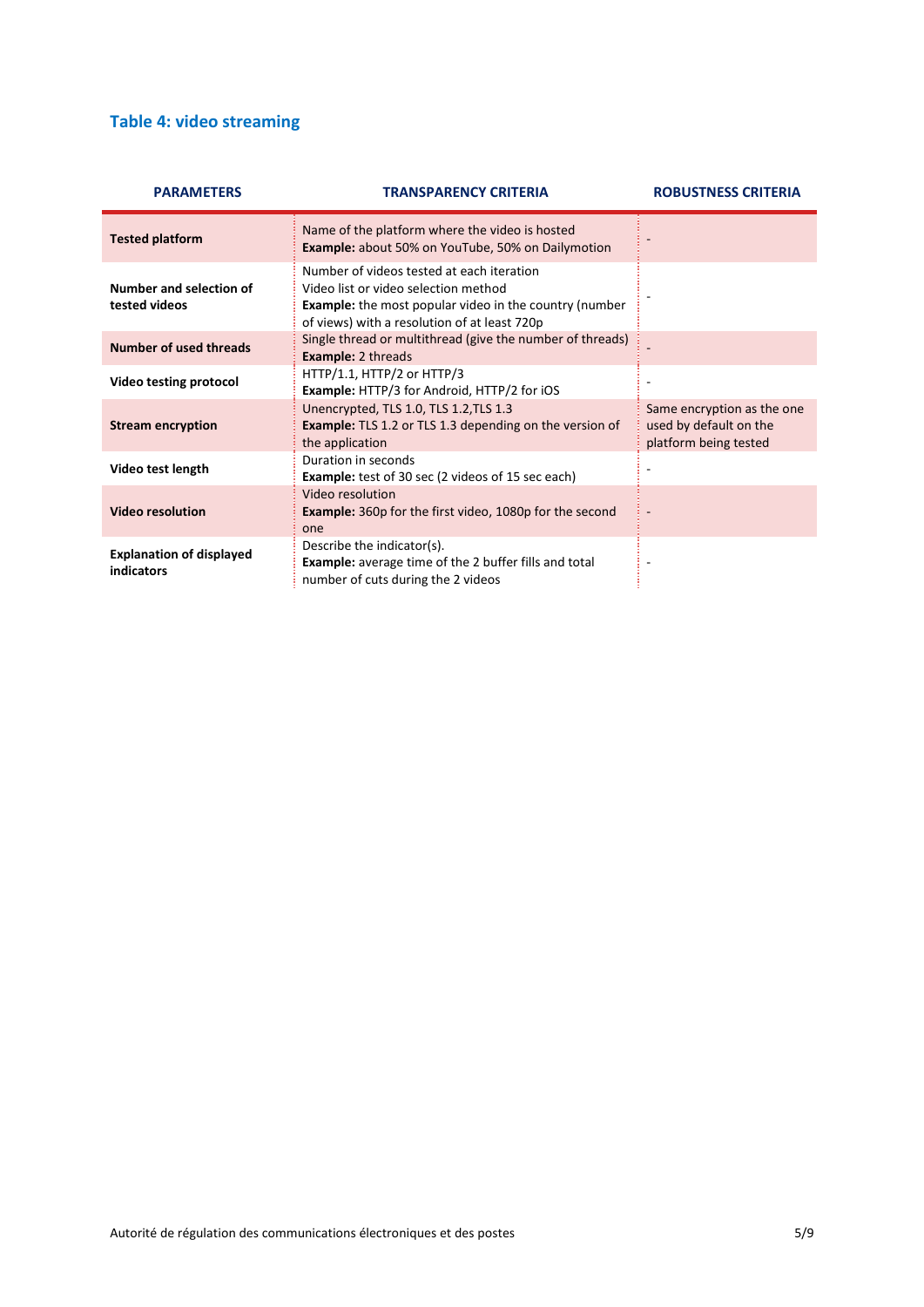## **1.2 Test targets**

Transparency over the test servers used (i.e. target servers) is also vital to understanding the results. **To guarantee this transparency, the characteristics listed in the second column of table 5 below must be published.** Minor alterations could be made to them as the Code of conduct evolves.

Furthermore, the test targets used must comply with certain conditions to ensure the accuracy of the measurements obtained. Arcep will work in concert with the ecosystem to define these robustness criteria, to complete future iterations of the Code of conduct.

### **Table 5: test targets**

| <b>PARAMETERS</b>                                 | TRANSPARENCY CRITERIA                                                                                                                                                                                                 | <b>ROBUSTNESS CRITERIA</b> |
|---------------------------------------------------|-----------------------------------------------------------------------------------------------------------------------------------------------------------------------------------------------------------------------|----------------------------|
| <b>Explanation of default</b><br>server selection | Explain if random, depending on latency, prioritizing the<br>server on the same network, etc.<br><b>Example:</b> random-each target receives a test out of 4 without<br>the ability for the client to choose a server |                            |
| <b>Physical location of the</b><br>server         | List of AS where test targets are<br><b>Example:</b> AS 12876 Online, AS 39180 Lasotel, AS 21409<br>Ikoula, AS 5410 Bouygues Telecom                                                                                  |                            |
| Test target capacity in<br>Mbit/s or Gbit/s       | List of servers with indication of the maximum capacity in<br>Gb/s<br><b>Example:</b> 50% 10 Gb/s servers, 50% 1 Gb/s servers                                                                                         |                            |
| Ability to conduct IPv6<br>tests with the target  | List of servers with indication of the ability to test IPv6<br>Example: $50\%$ IPv4 only, $50\%$ IPv4 + IPv6                                                                                                          |                            |
| Used port(s) by the target                        | List of servers with port numbers<br><b>Example:</b> 75% on port 8080, 25% on port 443 + port 8080                                                                                                                    |                            |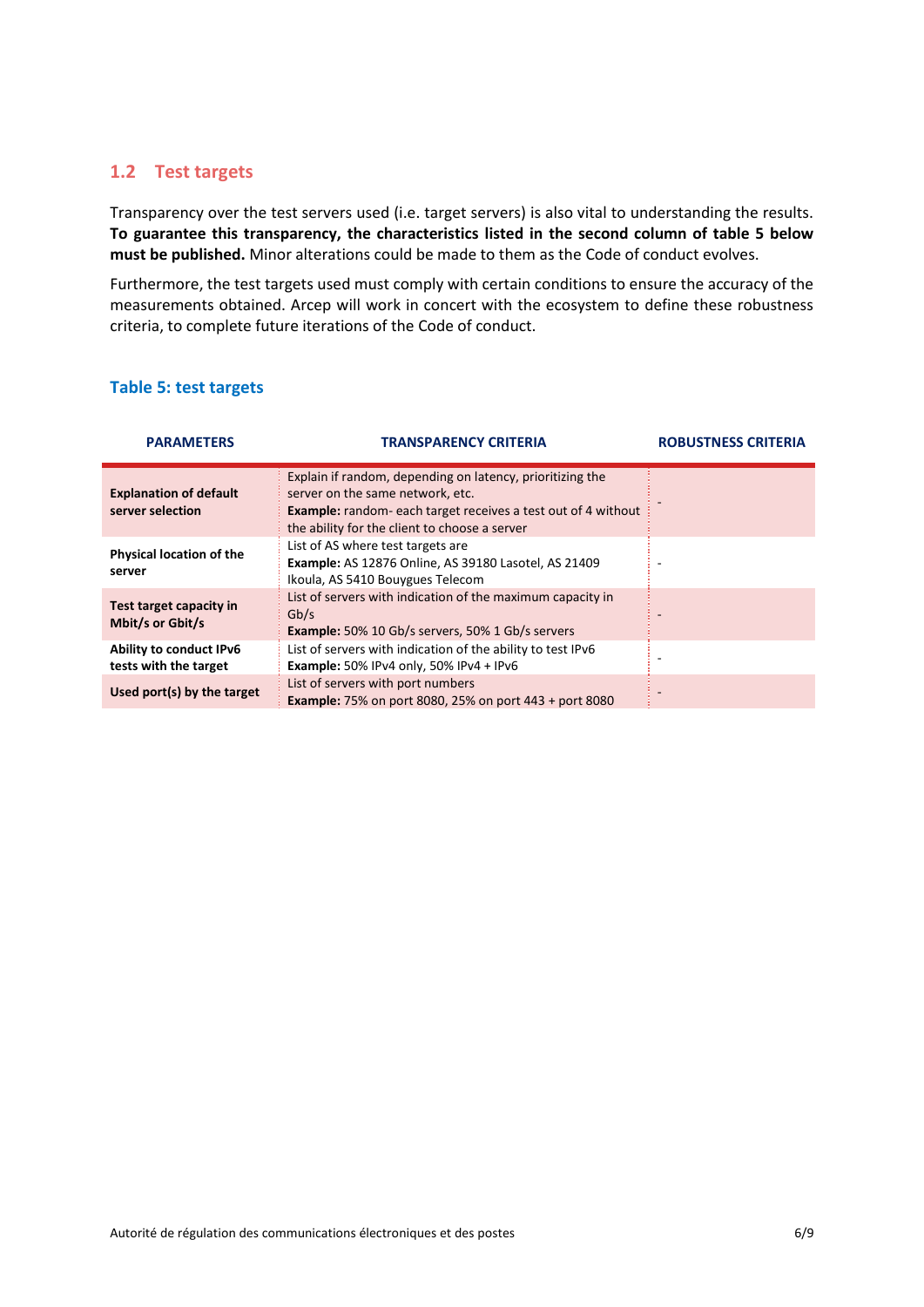# **2 Aggregate publications**

## **2.1 Data processing**

The post-processing of the collected data is a crucial stage in eliminating false, manipulated or irrelevant measurements. It makes it possible to ensure that the results are representative and as widely comparable as possible, and to protect against attempted fraud.

**The tools must have implemented efficient data processing algorithms** to deliver the most reliable results possible. In particular, **stakeholders must be sure to exclude measurements obtained from a test target that has proved to be limiting factor** (notably when the target's capacity was below or equal to that of the line being tested).

Arcep will consult with the ecosystem in the coming months to specify possible transparency criteria and the robustness criteria that warrant being added, to complete this general commitment.

## **2.2 Statistical representativeness**

To ensure that any third party can assess the reliability of the published findings, tools need to be transparent about the number of tests performed to obtain the subsequent aggregate publications. The tools must also report any bias due to the testing method that is likely to distort the representativeness or create comparability issues.

At this stage, **an aggregate publication is considered transparent if:**

- **The period covered by publication is clearly indicated;**
- **The number of tests performed to obtain each of the aggregated figures (detailed technology by technology, operator by operator, through a speed map, etc.) is made public (see second column in table 6 below);**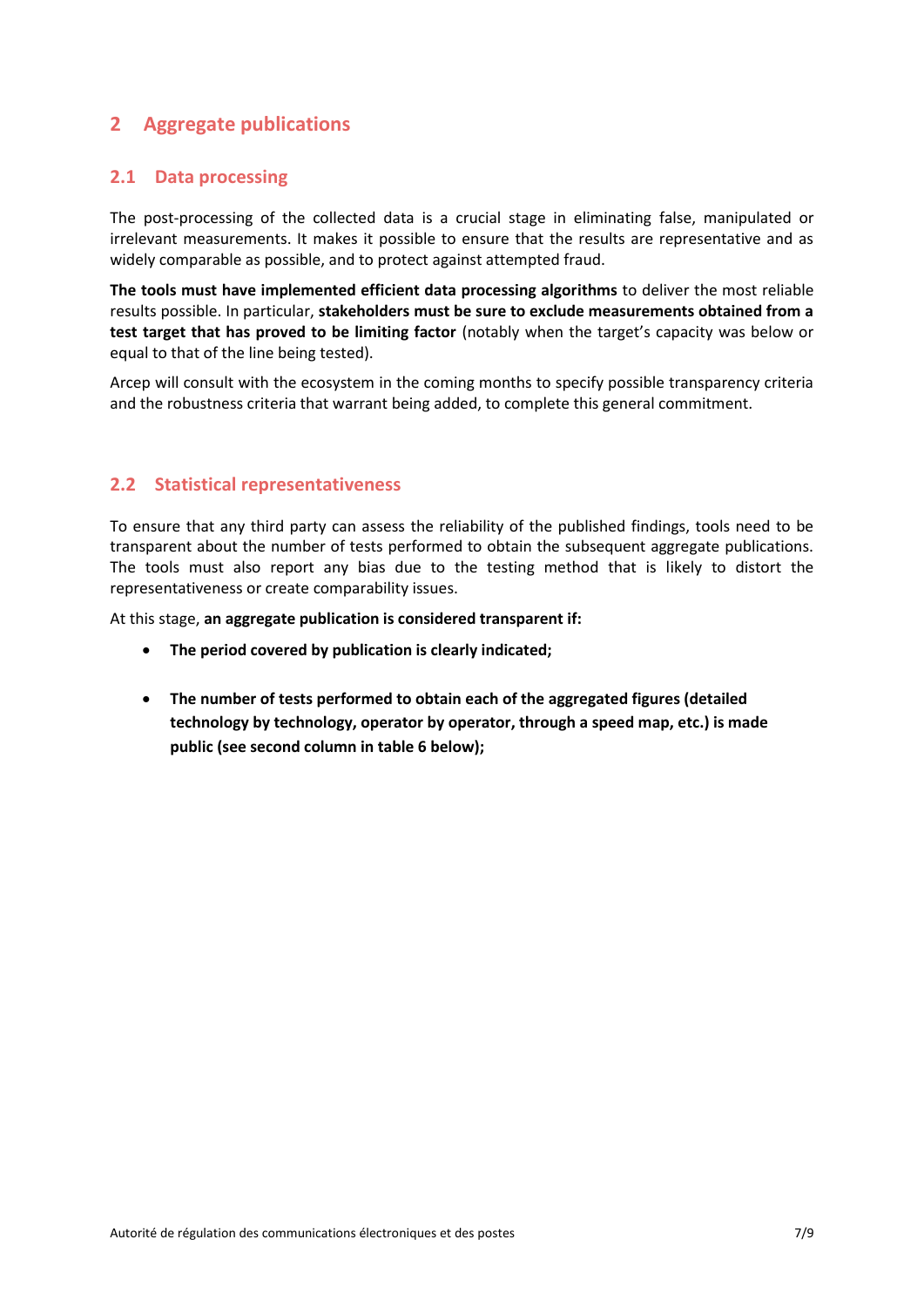#### **Table 6: number of measurements**

| <b>PARAMETERS</b>                          | <b>TRANSPARENCY CRITERIA</b>                                                                                                                                                                                                                                                                                                                                                                                                                                                                                                                                                                                                               | <b>ROBUSTNESS CRITERIA</b> |
|--------------------------------------------|--------------------------------------------------------------------------------------------------------------------------------------------------------------------------------------------------------------------------------------------------------------------------------------------------------------------------------------------------------------------------------------------------------------------------------------------------------------------------------------------------------------------------------------------------------------------------------------------------------------------------------------------|----------------------------|
| Number of tests per published<br>categorie | Disclose the total number of test per published single<br>result (rather in a excel file attached, when hovering the<br>results, etc.)<br><b>Example:</b><br><b>Category xDSL:</b><br>Bouygues Telecom 24 236 tests<br>Free 78 225 tests<br>Orange 145 265 tests<br>SFR 45 872 tests<br><b>Category FTTH:</b><br>Bouygues Telecom 85 872 tests<br>Free 125 265 tests<br>Orange 278 245 tests<br>SFR 45 236 tests<br>Category 3G:<br>Bouygues Telecom 458 tests<br>Free 1452 tests<br>Orange 782 tests<br>SFR 252 tests<br><b>Category 4G:</b><br>Bouygues Telecom 2 523 tests<br>Free 7824 tests<br>Orange 14 526 tests<br>SFR 4 587 tests |                            |

 **any factor that is likely to introduce a significant bias in the analysis of compared categories (ISPs, technologies etc.) must be mentioned.**

Should a measurement tool publish an operator-by-operator comparison of fixed network performances "all technologies combined", it must clearly indicate the impact that ISPs' technology mix has on the results.

In addition, in cases where some of the test protocol's parameters can be adjusted and could prove discriminating, the publication must clearly mention, for instance, that:

- the download speed tests for ISP A were monothread tests, whereas those performed on ISP B were multithread;
- 80% of the tests on ISP A were performed on one of its internal network servers, whereas all of the tests of ISP B were performed on a target server hosted by a transit operator.

This part will be further strengthened in concert with the ecosystem, to establish relevant transparency and/or robustness criteria. In particular, criteria of transparency and robustness concerning the local aggregation of different measurement points, for example on a map, will be developed in co-construction with the ecosystem.

Moreover, the deployment in the ISPs' CPEs of an "access ID card" API will help improve the characterisation of the measurements significantly, and to round out the Code of conduct with criteria regarding the relevance and publication of the test results.